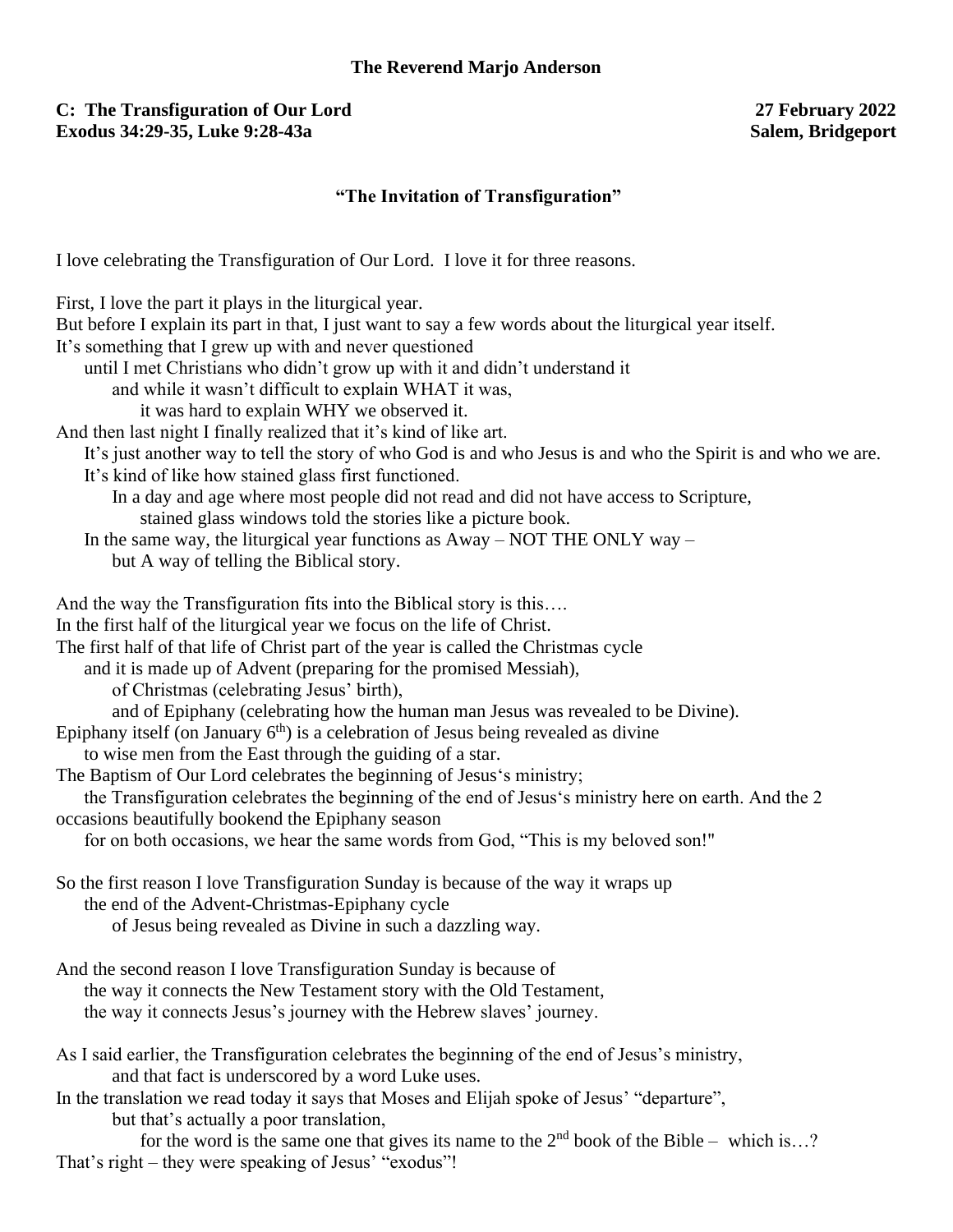And what was the exodus?

It was the leaving of a place of bondage to embark on a perilous journey to freedom.

As much as the Hebrew slaves wanted to be freed from their Egyptian slave holders,

- it wasn't an easy decision for them to make.
- It wasn't easy because every journey out of oppression into freedom exacts a cost, and sometimes as bad as things are, they actually have to get worse before they can get better.
- The Hebrews who followed Moses out of Egypt risked

being killed by the pursuing army, being drowned in the Red Sea, and starving to death in the desert. In the words of Dr. Martin Luther King, Jr.,

"Freedom is never given voluntarily by the oppressor; it must be demanded by the oppressed". The journey to freedom for the Hebrew slaves was full of risks,

& in the end those who began the journey died before reaching the promised land.

And yet it was the price they paid to secure their children's freedom.

In the same way as Moses, Jesus has a choice to make.

In order to lead God's people out of their bondage to sin and death,

he must choose the unfamiliar and dangerous path and risk suffering and death

in order to bring them to freedom and new life in the promised land of abundant life.

So the  $2<sup>nd</sup>$  reason I love Transfiguration Sunday is because it so clearly demonstrates how Jesus was choosing to go on a similar journey to that of Moses.

And finally I love Transfiguration recent Sunday because it's the perfect bridge to Lent.

The Transfiguration of Jesus was the exodus that began his journey to lead God's people to freedom, and the celebration of his Transfiguration is the exodus that begins our Lenten journey

towards a deeper, greater freedom than we have yet known.

#### **And today's lesson gives us at least 3 tips for our journey.**

#### **Tip #1: Begin with prayer.** Notice how our lesson begins:

*"…Jesus took with him Peter and John and James, and went up on the mountain to pray".* Jesus' prayer was NOT an individual prayer. He invited others. He took his three best friends. Their prayer was NOT haphazard or spur of the moment or fly by night.

They went to the trouble of climbing a mountain (!) for the express purpose (!)

of spending some significant time in prayer.

Their prayer was NOT a ritual or rote or written one. They prayed from the heart,

Part of the discipline of Lent to which we are called is prayer.

And Jesus shows us how we are pray:

We are to gather TOGETHER for SIGNIFICANT time to pray FROM THE HEART.

## **Tip #2: Expect that you will encounter God.**

Expect that you will see God and hear God & experience the radiant presence of the living God and the kingdom and the power and the glory of God.

What happened when Moses spent time with God?

The radiance of God's glory so overwhelmed him that his own face shown!

What happened when Jesus spent time with God?

He began to shine and glow with the dazzling radiance of God's glory!

What happened when Peter, Jake's and John spent time in prayer to God with Jesus? They experienced the blinding light of God's glory,

they saw visions, they heard God's voice, and were given a command.

Have you ever seen someone who has just fallen in love, gotten engaged,

found out they were pregnant, had a child, won a lottery?

Such people don't have to utter a single word.

All you have to do is look at them and you know

that something incredibly wonderful  $\&$  beautiful  $\&$  remarkable has happened to them. Their life has been changed forever for the better!

Well multiply that a zillion times and that's what it's like to experience God's presence.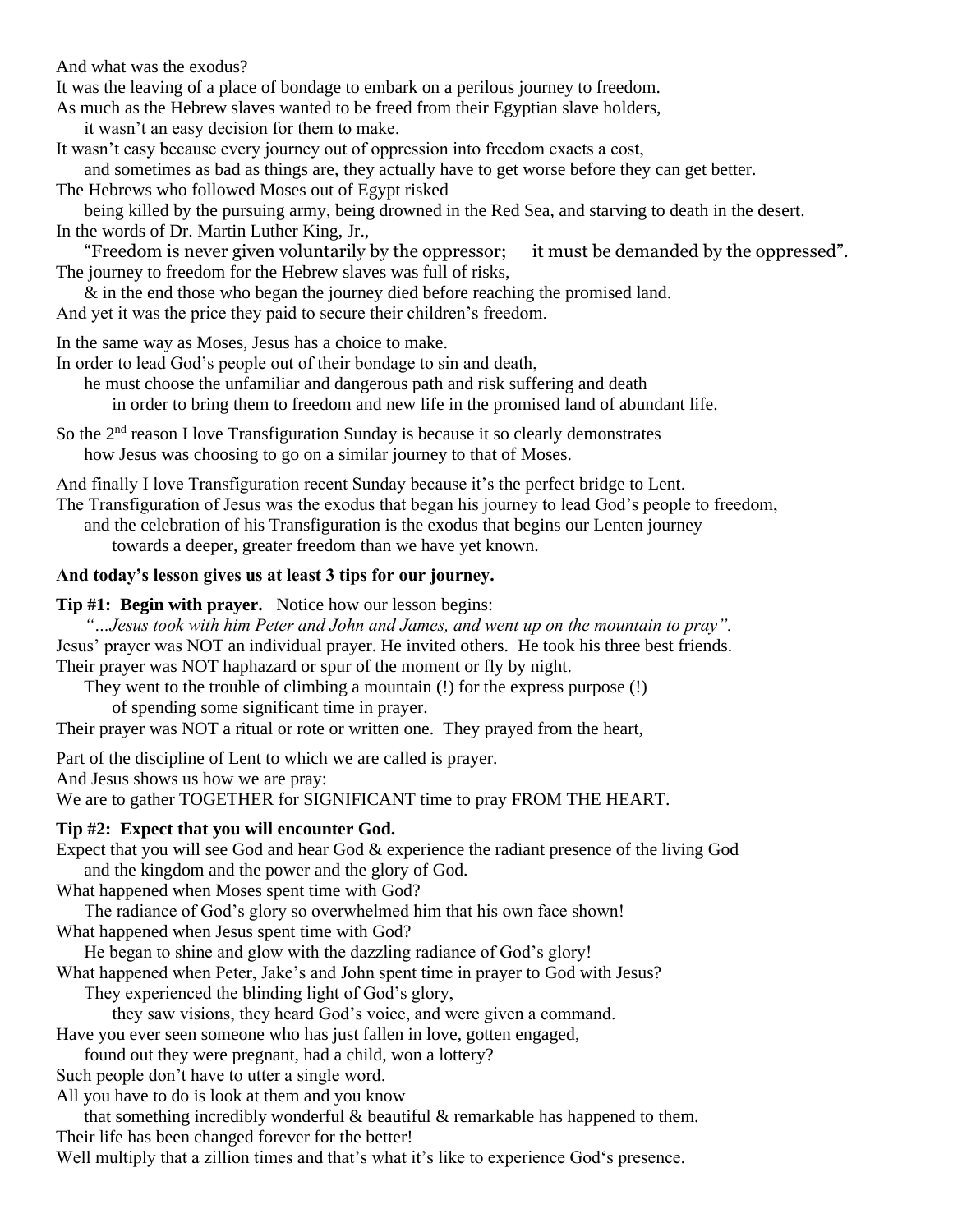## **Tip #3: Expect prayer will CHANGE you.**

Expect that prayer will enlighten you, transform you, and maybe even transfigure you!

I've never been very good at keeping to Advent or Lenten disciplines, especially when it comes to prayer. It was something that was verbally taught at church, but I never saw anyone doing it. There were no prayer meetings at any of the dozen Lutherans congregations I've been part of. There was no one I knew who spent much time in prayer. And most of the people in those congregations would have been terribly uncomfortable praying extemporaneously I think, But a strange thing has happened to me over the past 2 years. We started gathering for weekly prayer on zoom and we've never stopped. It's become a vital part of each of our lives. And then in January I committed to 21 days of prayer & fasting, praying with one group at 6 AM, noon, & 6 PM, and with a second group at 6:30 AM. Now you all know I'm not a morning person, right? But I figured I'd try my best to get through the 21 days. It began as a discipline, as something I knew I SHOULD do and so committed to do, and intended to do and then check it off my lust. But after the 21 days with the one church ended, I found myself CONTINUING with the 2nd ongoing group – at 6:30 IN THE MORNING! There are days that I oversleep, and times I fall asleep during the prayer, and certainly times I go back to sleep after the prayer, But more often than not, this Very-Much-NOT-a-Morning-Person is on that for a call at 6:30 in the morning Why? Because by meeting God and encountering God and experiencing God more often, my life has been greatly blessed and abundantly enriched. The thing that changes when we encounter God or when we receive a vision or when we hear God speak is that we can never forget. And so no matter what happens subsequent to that experience, we will forever remember that encounter. And whatever it was – something God said or something God showed you or something you felt – it's a gift that God gives for you to hold onto. It's like the finish line of a race, like the destination marked on the map, or like a gift that's been promised. As Abraham waited 25 years for that promise child, he must have doubted a million times, and yet he could never forget when God showed him the heavens and promised him that his descendants would be at the stars in the sky. As Moses led the troublesome people through the wilderness for 40 years, he must have doubted a million times, and yet he could never forget that burning bush nor the promise of a land flowing with milk and honey. As Peter, James and John watched their friend and rabbi and Lord suffer & die & be buried they must have doubted so much, and yet they could never forget that day they saw Jesus transfigured and heard God's voice saying, "This is my beloved son! Listen to him!"